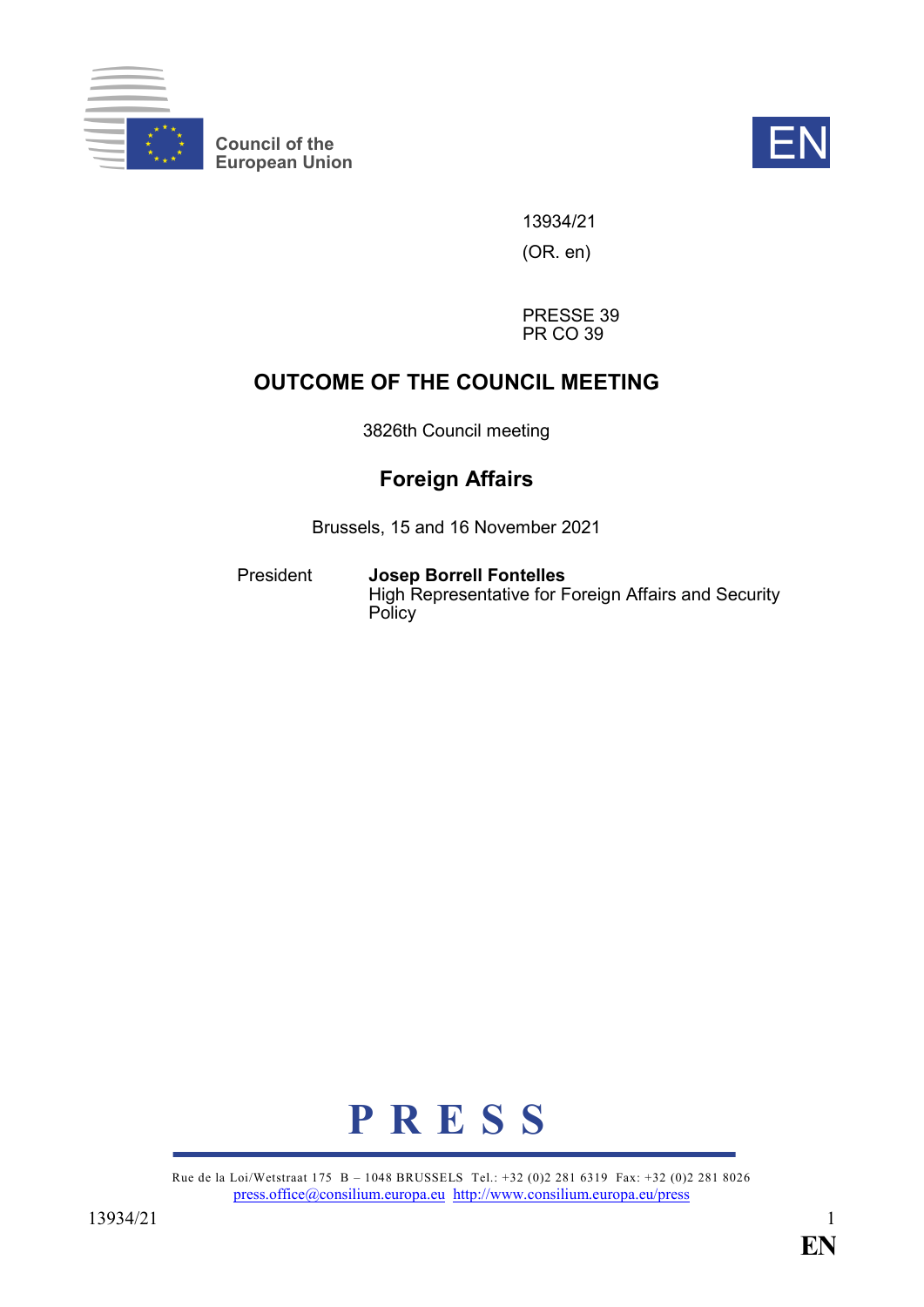# **CONTENTS<sup>1</sup>**

# **ITEMS DEBATED**

<sup>1</sup> • Where declarations, conclusions or resolutions have been formally adopted by the Council, this is indicated in the heading for the item concerned and the text is placed between quotation marks.

- Documents for which references are given in the text are available on the Council's internet site (http://www.consilium.europa.eu).
- Acts adopted with statements for the Council minutes which may be released to the public are indicated by an asterisk; these statements are available on the Council's internet site or may be obtained from the Press Office.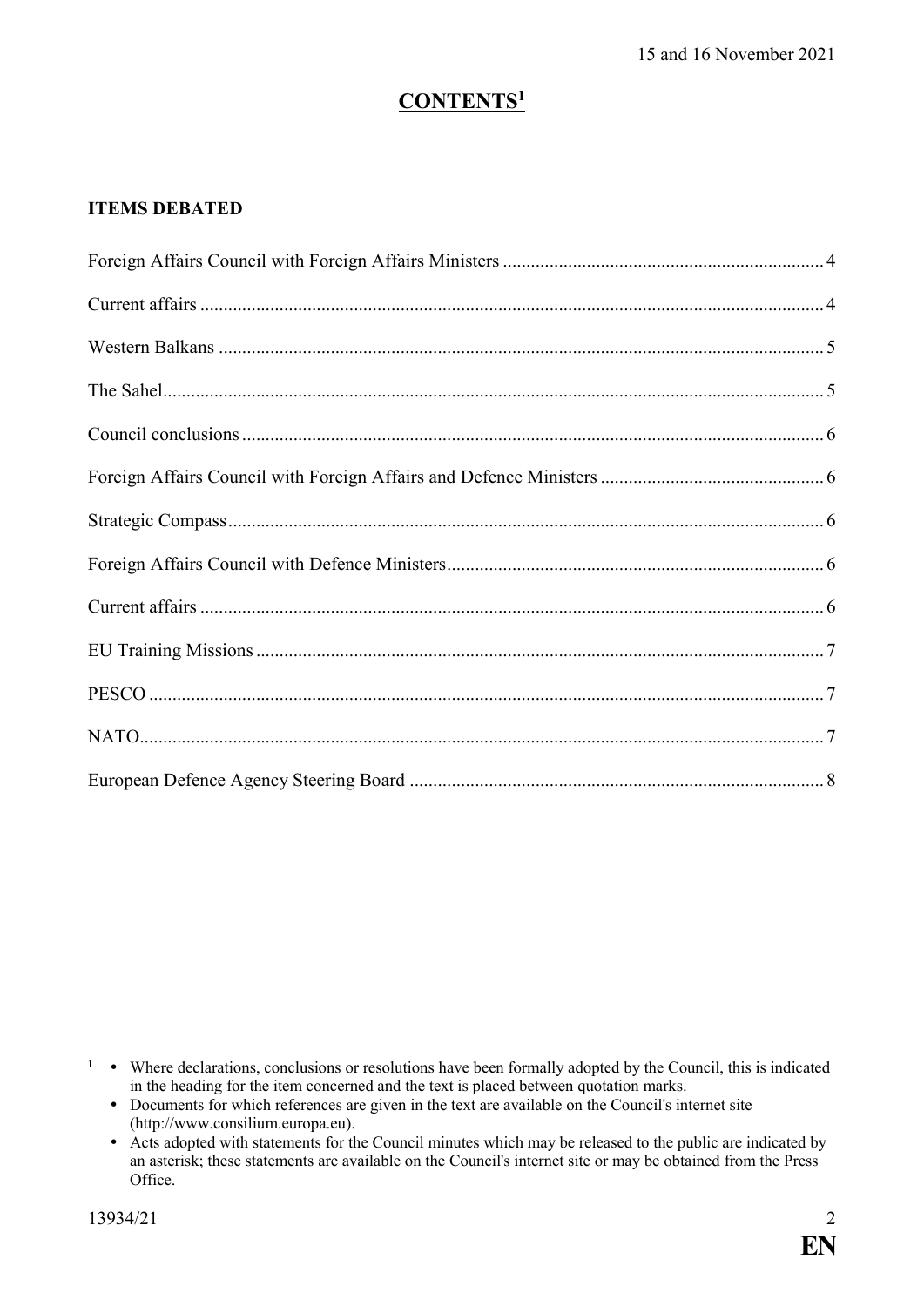# **OTHER ITEMS APPROVED**

## *FOREIGN AFFAIRS*

| ECONOMIC AND FINANCIAL AFFAIRS                                                                         |  |
|--------------------------------------------------------------------------------------------------------|--|
| $\sim$ Council implementing decision extending a special measure of Croatia in derogation from the VAT |  |

| Council implementing decision extending a special measure of Croatia in derogation from the VAT |  |
|-------------------------------------------------------------------------------------------------|--|
|                                                                                                 |  |
|                                                                                                 |  |
| Council Implementing Decision authorising Estonia to apply a measure derogating from the VAT    |  |
|                                                                                                 |  |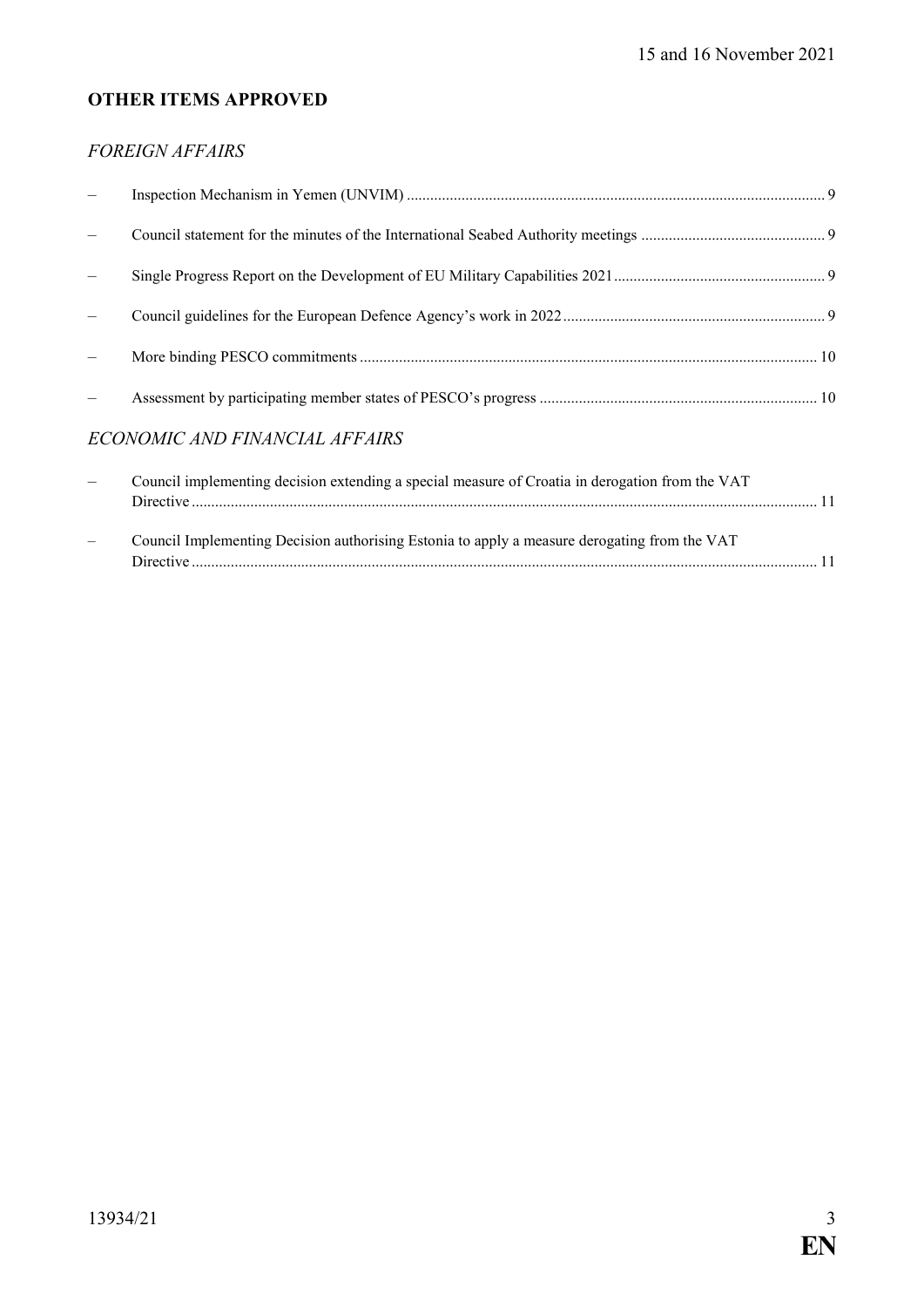### **ITEMS DEBATED**

### <span id="page-3-0"></span>**Foreign Affairs Council with Foreign Affairs Ministers**

### <span id="page-3-1"></span>**Current affairs**

Ministers had a discussion on the situation in Belarus and the issue of migrants being pushed towards the EU's borders in an orchestrated attempt to have them enter the EU illegally.

The Council stood united against the ongoing hybrid aggression against the EU.

Ministers agreed to expand the scope of the sanctions regime on Belarus and to adopt the fifth package of sanctions, which will be finalised in the coming days.

The High Representative then informed ministers about his outreach activities to try to convince Minsk to stop using migration for political objectives.

The High Representative underlined the full responsibility of Belarus for artificially creating the flow of migrants and explained that the EU would work with international organisations such as the United Nations to ensure that humanitarian assistance is provided to those in need.

Dialogue will be re-established when the Lukashenko regime stops committing violations and starts to respect the human rights of its own people in Belarus.

[Belarus: EU broadens scope for sanctions to tackle hybrid attacks and instrumentalisation of](https://www.consilium.europa.eu/en/press/press-releases/2021/11/15/belarus-eu-broadens-scope-for-sanctions-to-tackle-hybrid-attacks-and-instrumentalisation-of-migrants/)  [migrants \(press release, 15 November 2021\)](https://www.consilium.europa.eu/en/press/press-releases/2021/11/15/belarus-eu-broadens-scope-for-sanctions-to-tackle-hybrid-attacks-and-instrumentalisation-of-migrants/)

Ministers were informed about Turkey's unilateral moves to change the status quo in Varosha, in breach of UN Security Council resolutions. The Council expressed its strong solidarity with Cyprus and the will to transform this solidarity into concrete proposals on how to address the situation. An option paper will soon be presented to EU ambassadors sitting in COREPER, with a view to preparing the ground for a discussion at the December Foreign Affairs Council.

Ethiopia was also discussed, with a focus on the situation in Tigray that, one year after the beginning of the conflict, has worsened further, creating a devastating humanitarian crisis. The High Representative restated that there is no military solution to the conflict and that everything must be done to spare Ethiopian citizens from the chaos of a fully-fledged civil war. The EU stands fully behind the efforts of the region and the African Union in offering a table for talks.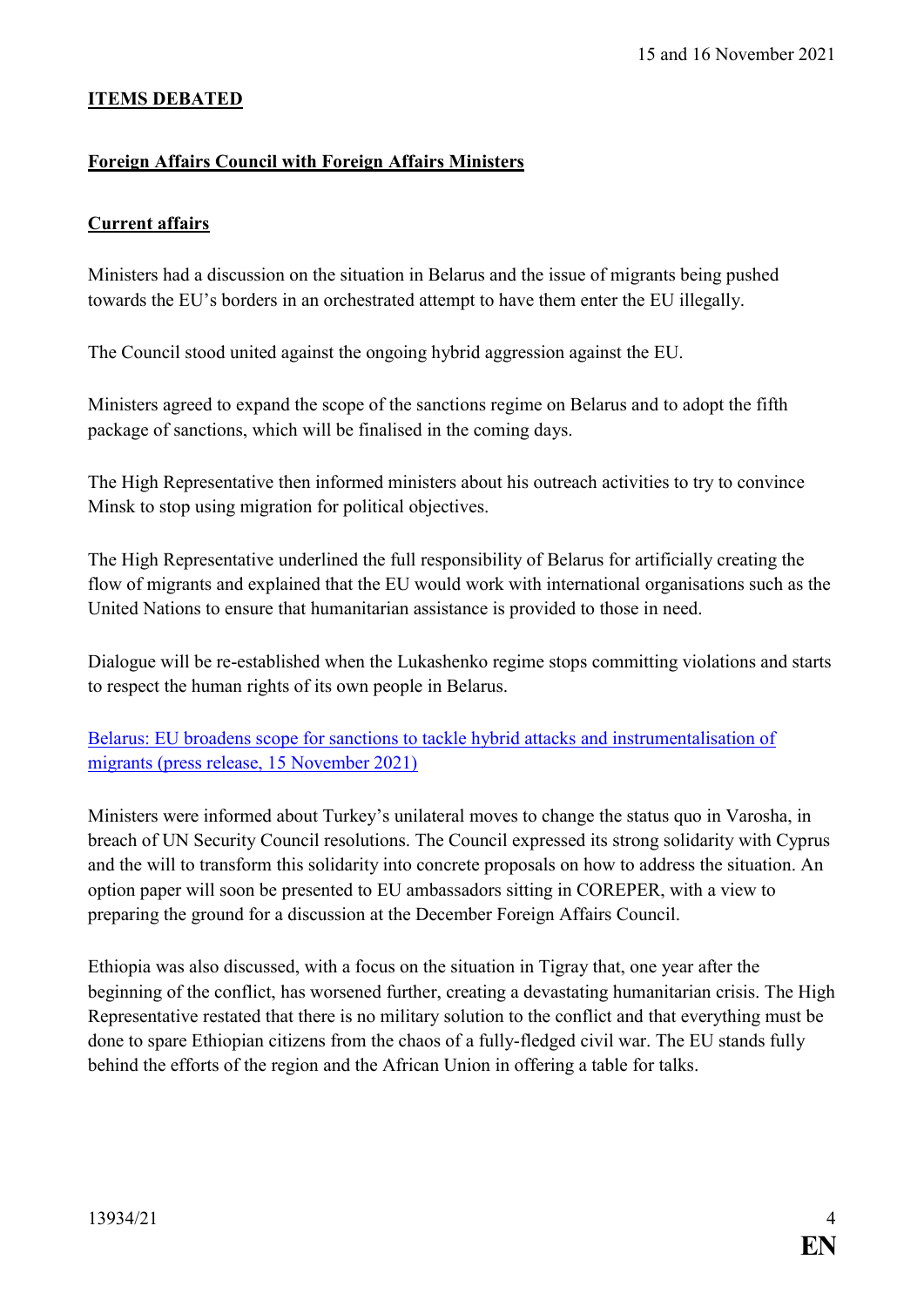The Council then touched on Sudan. An immediate return to the path of civilian-led transition to democracy remains the only road to freedom, peace and justice for all Sudanese. The High Representative stressed the need for a dialogue between all parties, welcomed all mediations efforts, and called on the military to respect human rights and international humanitarian law.

### <span id="page-4-0"></span>**Western Balkans**

Foreign Affairs Ministers had a discussion on concrete ways to strengthen the EU's engagement with the Western Balkans beyond enlargement. They focused in particular on how to involve the Western Balkans partners in the EU's foreign policy discussions, and on ways to enhance cooperation on cyber security, hybrid threats and other areas such as the use of space data.

The Council also had a discussion on Bosnia and Herzegovina.

The High Representative stressed the EU's commitment to Bosnia and Herzegovina's European perspective as a single, united and sovereign country, and the need for Bosnian leaders to resume dialogue, return to state institutions in full capacity and restart work on key reforms.

On the Belgrade-Pristina Dialogue, ministers reiterated their expectation that Kosovo and Serbia fully respect and implement all previous agreements, and constructively engage to make rapid progress on the comprehensive normalisation of their relations.

#### <span id="page-4-1"></span>**The Sahel**

Ministers agreed that the EU must keep delivering on the implementation of the Sahel Strategy and the Sahel Coalition roadmap, to address the difficult situation in the region.

The Council also discussed the deteriorating situation in Mali, where the elections scheduled in February were unlawfully postponed by the leaders of the transition. They agreed to establish a dedicated framework for restrictive measures in view of the situation in Mali, supporting the decision taken by ECOWAS. The possible involvement of the Wagner group and the possibility of further restrictive measures was also touched on.

Specific proposals to designate individuals and entities under existing EU sanctions regimes are being assessed in the relevant working groups, and will be considered for possible adoption in view of the December Foreign Affairs Council.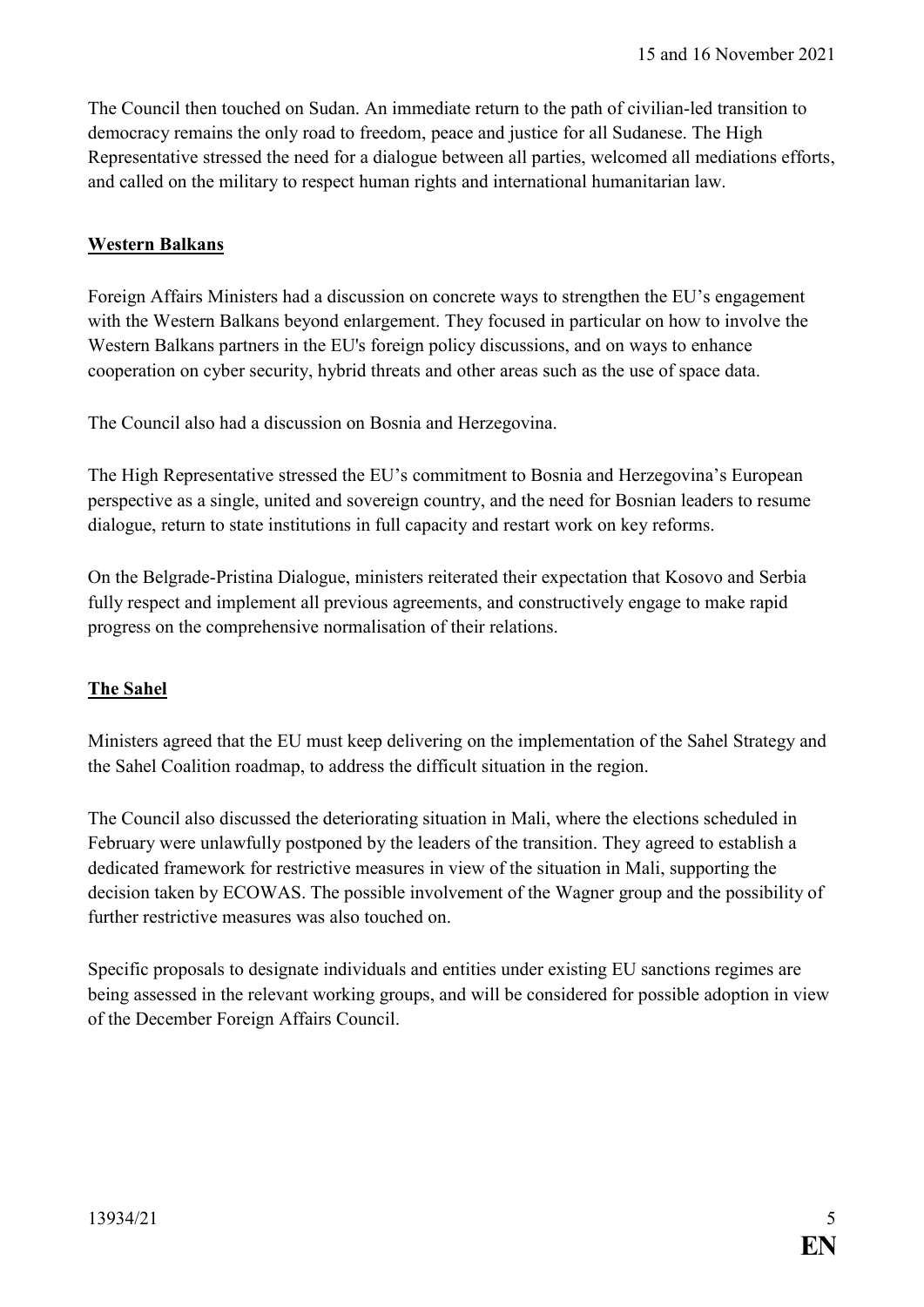# <span id="page-5-0"></span>**Council conclusions**

The Council approved conclusions on:

- [the 6th Review Conference of the Convention on Prohibitions or Restrictions on the use of](https://data.consilium.europa.eu/doc/document/ST-13244-2021-INIT/en/pdf)  [Certain Conventional Weapons](https://data.consilium.europa.eu/doc/document/ST-13244-2021-INIT/en/pdf)
- the 10th Review Conference of the Parties to the Treaty on the Non-Proliferation of Nuclear [Weapons](https://data.consilium.europa.eu/doc/document/ST-13243-2021-INIT/en/pdf)

## <span id="page-5-1"></span>**Foreign Affairs Council with Foreign Affairs and Defence Ministers**

### <span id="page-5-2"></span>**Strategic Compass**

EU foreign affairs and defence ministers sitting in a joint session exchanged views on the first draft of the EU Strategic Compass, which is intended to provide clear political-strategic guidance on the EU approach to security and defence in the next 5 to 10 years, and to step up the EU's role as global security provider.

Building on a comprehensive threat analysis, the Strategic Compass sets out concrete measures and related timelines for action, covering a wide spectrum of areas ranging from the Common Security and Defence Policy to cyber and hybrid threats, disinformation, capability development and partnerships.

There was broad support for the document. Ministers expressed their willingness to work on this with a view to adoption of the final Compass in March 2022.

The High Representative stressed that member states had supported the approach on defence capabilities, addressing hybrid challenges and engaging with partners. Ministers underlined that the EU approach had to be complementary to and beneficial to NATO, avoiding duplication and ensuring coherence.

## <span id="page-5-3"></span>**Foreign Affairs Council with Defence Ministers**

## <span id="page-5-4"></span>**Current affairs**

EU defence ministers were briefed by the High Representative, Josep Borrell, about current affairs, reviewing a number of recent developments.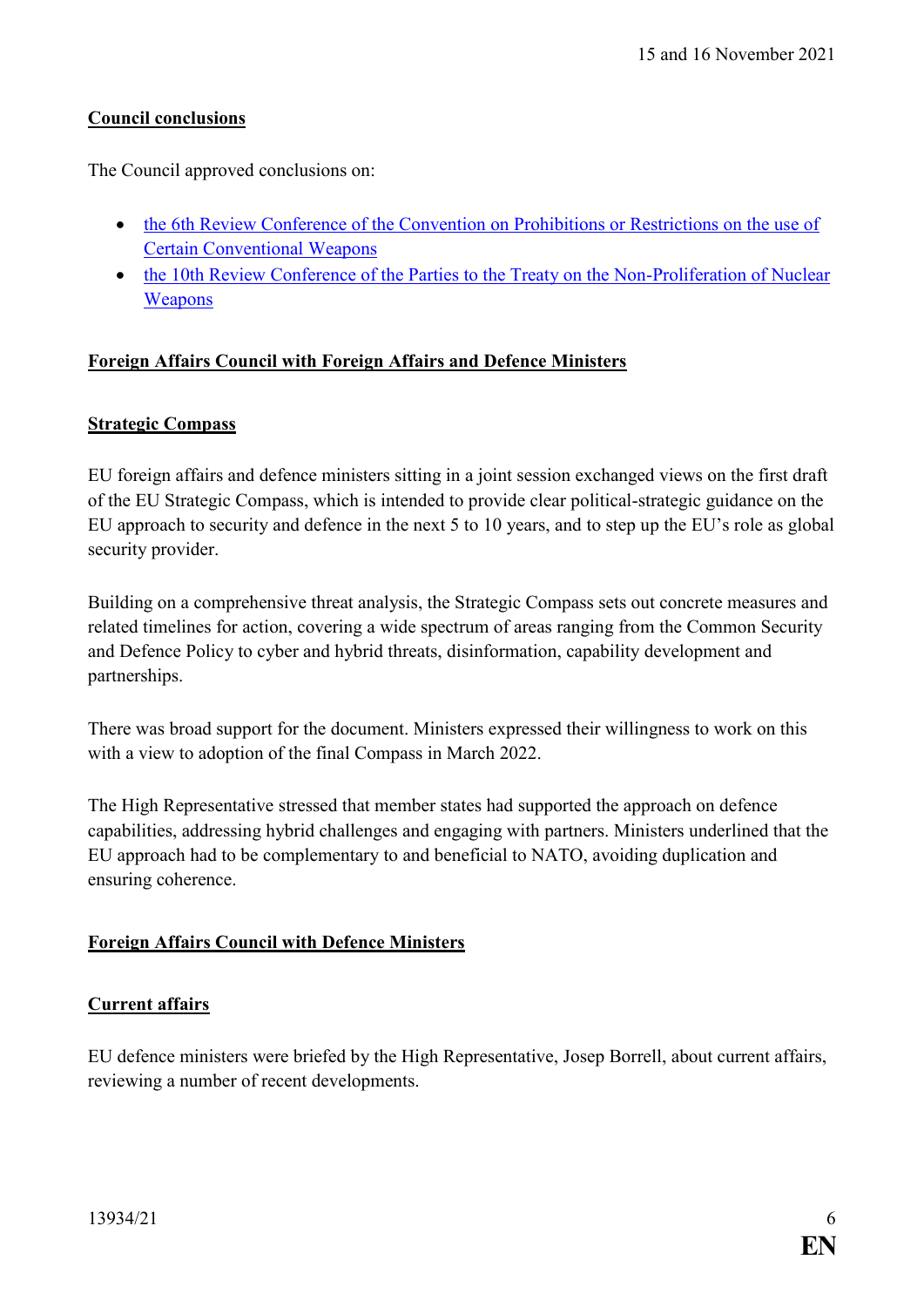First the Council was updated about operation EUFOR Althea, following the recent mandate renewal by the UN Security Council. The Council has recently adopted a measure under the European Peace Facility through which the EU will deliver 68 medical and transport vehicles and 150 metal detectors to help Bosnia and Herzegovina be fully mine-free by 2027.

Ministers were also informed about the steps that will be taken to use the Coordinated Maritime Presences concept beyond the Gulf of Guinea. A new specific maritime area of interest could be established in the Indo-Pacific as early as next year.

The Council then touched on progress made in the area of Military Mobility, where there have been concrete steps on regulatory issues and infrastructures, and turned to a discussion of Belarus. On the latter, the High Representative stressed that this was not a migration crisis and that the EU would respond with all the tools at its disposal.

# <span id="page-6-0"></span>**EU Training Missions**

The Council exchanged views on the four EU Training Missions in Mali, Somalia, the Central African Republic and Mozambique, and possible ways to improve their effectiveness.

# <span id="page-6-1"></span>**PESCO**

The Council adopted a decision updating the list of projects to be undertaken under the EU permanent structured cooperation (PESCO). As a result, 14 new projects will be added to the list of the 46 existing ones that have been developed under PESCO since December 2017.

EU defence cooperation: [Council launches the 4th wave of new PESCO projects \(press release,](https://www.consilium.europa.eu/en/press/press-releases/2021/11/16/eu-defence-cooperation-council-launches-the-4th-wave-of-new-pesco-projects/)  16 [November 2021\)](https://www.consilium.europa.eu/en/press/press-releases/2021/11/16/eu-defence-cooperation-council-launches-the-4th-wave-of-new-pesco-projects/)

[Permanent Structured Cooperation \(PESCO\)'s projects -](https://www.consilium.europa.eu/media/53013/20211115-pesco-projects-with-description.pdf) Overview

# <span id="page-6-2"></span>**NATO**

Over an informal working lunch, ministers exchanged views with the NATO Secretary General Jens Stoltenberg on new areas for EU-NATO cooperation, such as resilience, climate and defence, and emerging and disruptive technologies. It was agreed to work on a new Joint Declaration on EU-NATO cooperation in the coming months.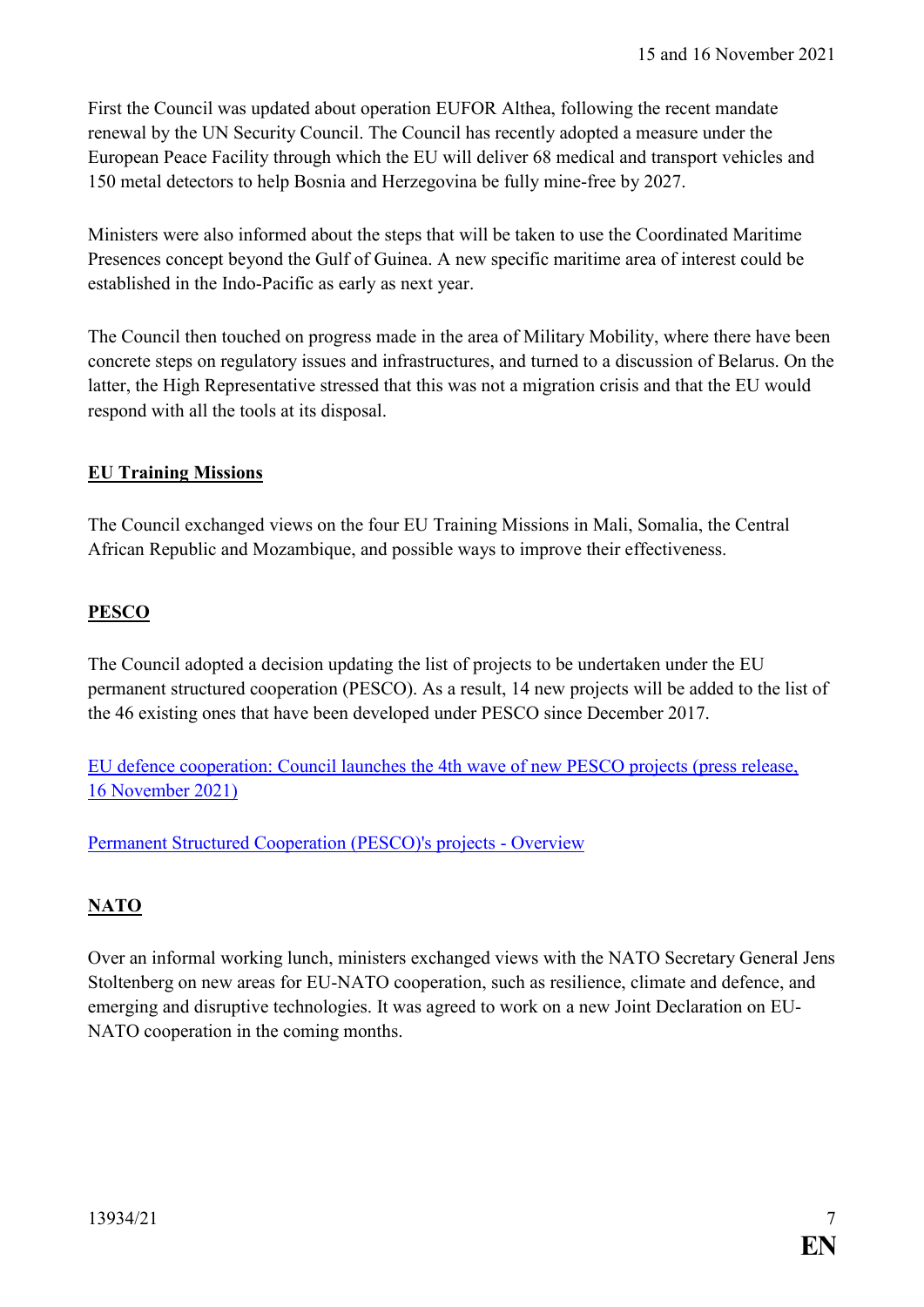# <span id="page-7-0"></span>**European Defence Agency Steering Board**

The European Defence Agency's (EDA) ministerial steering board met before the Council meeting to approve the Agency's 2022 general budget of  $\epsilon$  38 million, to discuss the agency's mandate to negotiate an administrative arrangement with the US Department of Defence, and to discuss how to reinforce the EDA's role in fostering defence innovation.

[Outcome of the EDA steering board, 16 November 2021 \(EDA\)](https://eda.europa.eu/news-and-events/news/2021/11/16/eda-steering-board-discusses-defence-innovation)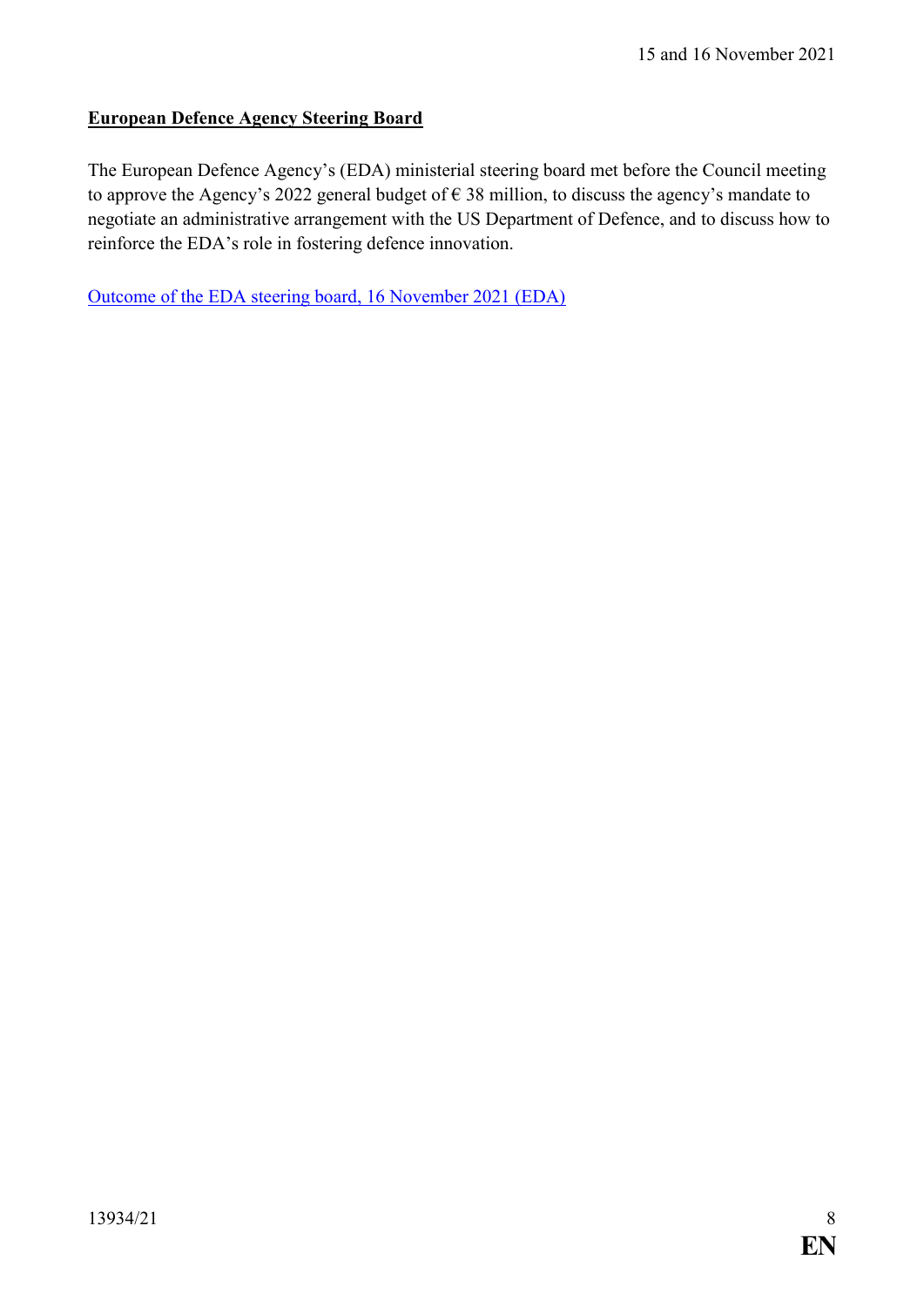## **OTHER ITEMS APPROVED**

# *FOREIGN AFFAIRS*

### <span id="page-8-0"></span>**Inspection Mechanism in Yemen (UNVIM)**

The Council adopted an amended decision regarding deployment of the Inspection Mechanism in Yemen (UNVIM) in the ports of Hodeidah, Saleef and Ras Issa and in other locations in countries bordering Yemen. Furthermore, the Council approved the financial reference amount associated with the reinforcement of UNVIM to respond to the needs of the Yemeni population as part of a broader humanitarian strategy, which will be  $\epsilon$  2 059 838 for the period from 1 October 2020 until 28 February 2022, and  $\in$  2 200 000 for the period from 1 March 2022 until 30 September 2022.

### <span id="page-8-1"></span>**Council statement for the minutes of the International Seabed Authority meetings**

The Council approved the statement to be entered in the minutes of meetings of the International Seabed Authority, stating that the required qualified majority cannot be reached for adoption of the proposed Council Decision on the position to be adopted on behalf of the European Union at the meetings of the International Seabed Authority Council and Assembly.

#### <span id="page-8-2"></span>**Single Progress Report on the Development of EU Military Capabilities 2021**

The Council noted the Single Progress Report on the Development of EU Military Capabilities 2021. The report focuses on the EU headline goal process, EU defence initiatives related to EU capability development, cooperation with NATO, and the Strategic Compass, with conclusions and a recommendation.

#### <span id="page-8-3"></span>**Council guidelines for the European Defence Agency's work in 2022**

The Council approved the guidelines for the European Defence Agency's (EDA) work in 2022. The Council invited the agency to continue working on the Strategic Compass and providing support to member states on capabilities development, strengthening capability planning, and development and implementation of projects and activities on the prior request of member states. The Council invited the EDA to assist member states in focusing on opportunities in the domain of emerging and disruptive technologies, welcomed the association and contribution of the EDA to the Commission Action Plan and invited the agency to be involved in the revision of the Cyber Defence Policy Framework.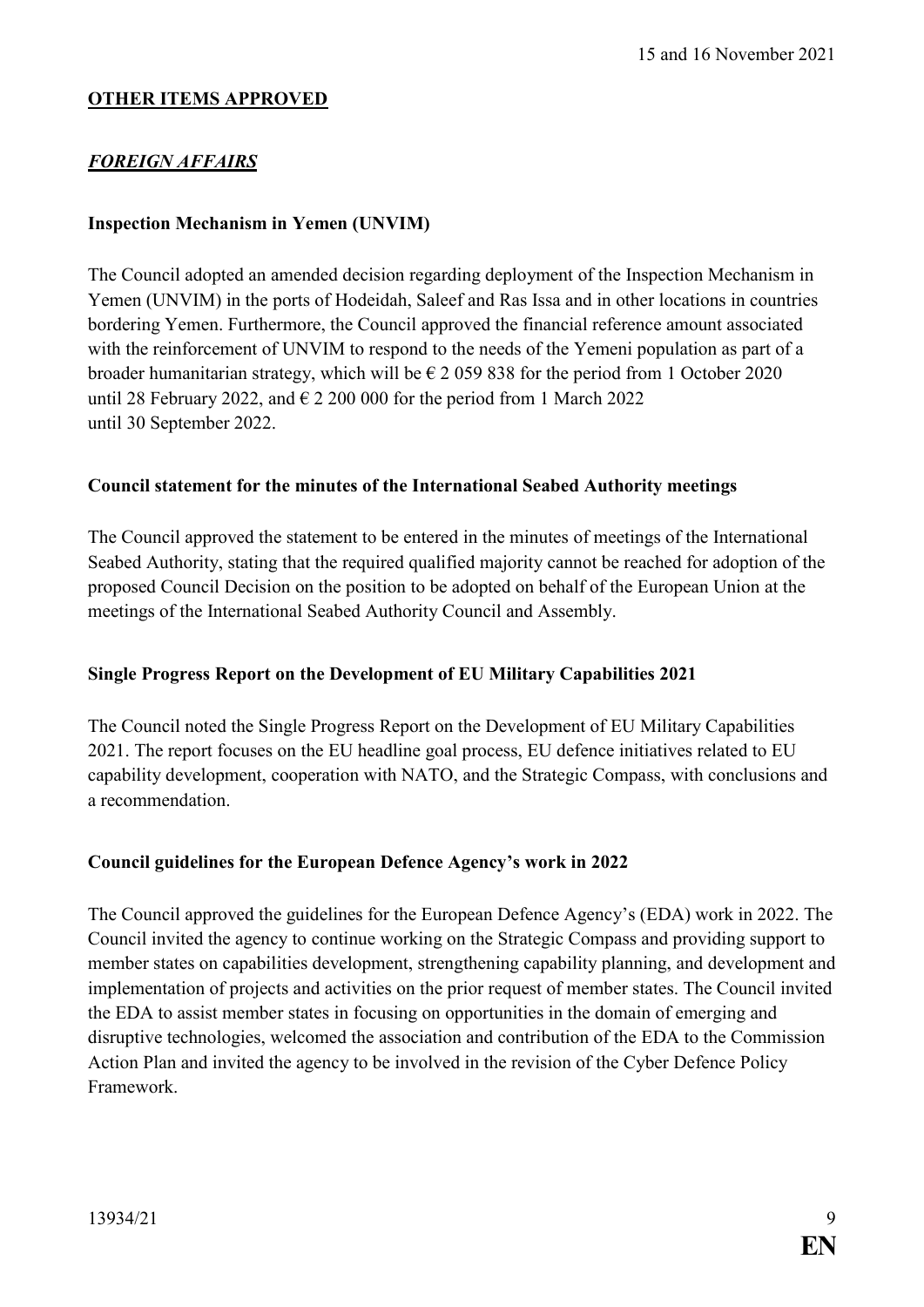### <span id="page-9-0"></span>**More binding PESCO commitments**

The Council adopted a recommendation concerning the fulfilment of the more binding commitments undertaken in the framework of permanent structured cooperation (PESCO). The aim for the second initial phase until 2025 is to fulfil the more binding commitments that member states made to one another, including working towards a coherent full spectrum force package that contributes to the fulfilment of the EU's Level of Ambition.

### <span id="page-9-1"></span>**Assessment by participating member states of PESCO's progress**

The Council adopted a recommendation assessing the progress made by the participating member states to fulfil commitments undertaken in the framework of permanent structured cooperation (PESCO). The High Representative for Foreign Affairs and Security Policy provided the annual report, detailing the objective and scope, findings and assessment, national implementation plans, PESCO projects and describing the way forward.